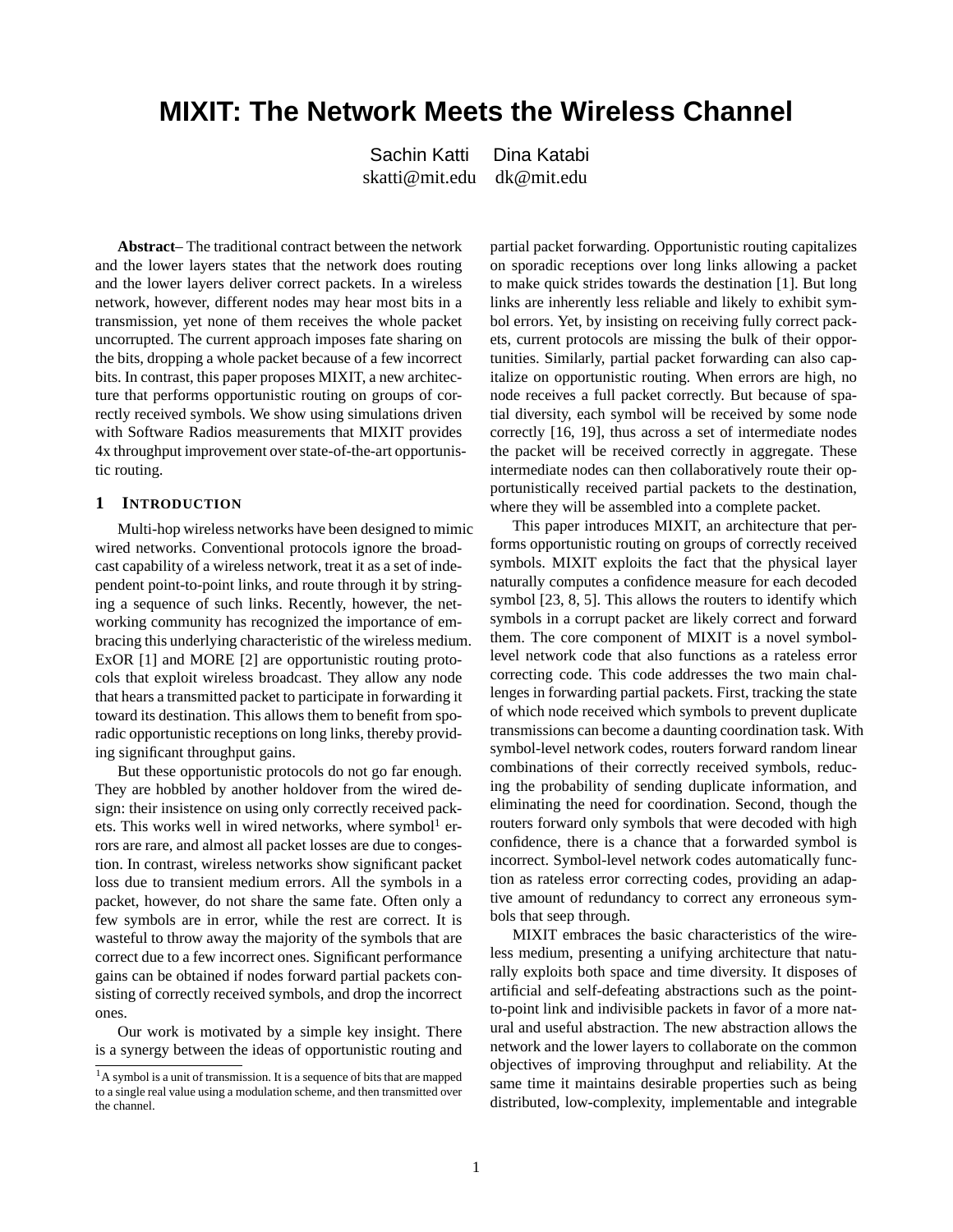with the rest of the network stack.

We evaluate MIXIT using simulations that are driven with channel measurements from GNU Software Radios [4, 7]. Our preliminary results show that, on average, MIXIT provides 4x throughput improvement over packet-level opportunistic routing.

# **2 ILLUSTRATIVE EXAMPLE**

Consider the scenario in Fig. 1, where the source *S* wants to deliver two packets,  $P_a$  and  $P_b$ , to the destination. Let the bit error rate (BER) be relatively high such that when the source *S* broadcasts  $P_a$  and  $P_b$ , the nodes in the network receive some symbols in errors. Fig. 1 illustrates such corrupted symbols using hashed cells. Due to spatial diversity [16, 19], however, the few corrupted symbols at nodes *R* and *R'* are unlikely to be in the same locations. However, with the current approach, the existence of a few erroneous symbols causes  $\overrightarrow{R}$  and  $\overrightarrow{R}'$  to ignore their receptions and ask the source to retransmit both packets. If the routers however were able to forward their correctly received symbols, the destination would receive a clean copy of every symbol, without any retransmissions.

To approach this ideal scenario, we first recognize that a node can identify which symbols are correctly received with high probability. Current physical layers (PHYs) compute a confidence value for each decoded symbol [8, 23]. Using this information the PHY can mark the received symbols as clean or faulty. We say a symbol is *clean* if its confidence value is above a threshold,  $\gamma$ , and *faulty* otherwise. We refer the reader to [8] for measurements of these confidence values, and note that as  $\gamma$  increases, the probability that a clean symbol is corrupted becomes vanishingly small [8].

Though the routers can now filter out the faulty symbols and forward the clean ones, they may still waste a lot of capacity. Specifically, most symbols are received correctly by both *R* and *R'*. Hence without additional measures, the routers will transmit the same symbols to the destination, wasting the wireless capacity. To avoid such waste, MIXIT employs symbol-level network coding, i.e., it makes the routers forward linear combinations of the clean symbols they received. Assuming  $a_i$  and  $b_i$  are the i<sup>th</sup> symbols in  $P_a$ and  $P_b$  respectively, router *R* picks two random numbers  $\alpha$ and  $\beta$ , and creates a coded packet  $P_c$ , where the i<sup>th</sup> symbol, *ci* is computed as follows:

$$
c_i = \begin{cases} \alpha a_i + \beta b_i & \text{if } a_i \text{ and } b_i \text{ are clean symbols} \\ \alpha a_i & \text{if } a_i \text{ is clean and } b_i \text{ is faulty} \\ \beta b_i & \text{if } a_i \text{ is faulty and } b_i \text{ is clean.} \end{cases}
$$

If both  $a_i$  and  $b_i$  are faulty, no symbol is sent in that position. Similarly,  $R'$  generates a coded packet  $P_d$  by picking two random values  $\alpha'$  and  $\beta'$  and applying the same logic in the above equation.

When *R* and *R'* broadcast their respective packets,  $P_c$ and  $P_d$ , the destination receives corrupted versions where some symbols are incorrect, as shown in Fig. 1. Thus the destination has four partially corrupted receptions: *P<sup>a</sup>* and *Pb*, directly overheard from the source, contain many erroneous symbols; and  $P_c$  and  $P_d$  which contain a few erroneous symbols. For each symbol position *i*, the destination needs to decode two original symbols *a<sup>i</sup>* and *b<sup>i</sup>* . As long as the destination receives two uncorrupted independent symbols in location *i*, it will be able to properly decode [6]. For example, consider the symbol position  $i = 2$ , the destination has received:

$$
c_2 = \alpha a_2 + \beta b_2
$$
  
\n
$$
d_2 = \alpha' a_2.
$$

Given that the header of a coded packet contains the multipliers (e.g.,  $\alpha$  and  $\beta$ ), the destination has two linear equations with two unknowns,  $a_2$  and  $b_2$ , which are easily solvable. Once the destination has decoded all symbols correctly, it broadcasts an ACK, causing the routers to stop forwarding packets.

The rest of this paper extends MIXIT to general topologies, and ensures that the routers do not generate spurious transmissions and that the destination can detect residual errors and correct them.

# **3 RELATED WORK**

This paper builds on prior work on opportunistic routing [1, 2], cooperative spatial diversity [16, 14], and wireless network coding [11, 9, 17, 21]. In particular, MIXIT's design borrows from MORE's, but the distinction between them is clear, as MORE operates on packets and cannot deal with faulty symbols. We also note that MIXIT is aligned with work on analog and physical layer network coding [10, 18], but it operates on symbols rather than signals, making it simple enough to fit within the current network stack.

We also build on prior work on soft information. Physical layers compute a confidence value on their symbol decoding decisions [19]. This is typically called soft information and its benefits have been widely discussed in information theory [13, 5, 20]. Recent works [8, 23] have proposed to extend the interface to the physical layer to expose this information to higher layers. MIXIT leverages this wider interface but uses it differently. The above proposals used the confidence information either to retransmit only lowconfidence chunks in a corrupted packet [8] or make access points combine their confidence values over the wired Ethernet to reconstruct correct packets from erroneous receptions [23]. In contrast, MIXIT exploits the PHY confidence values to decide which symbols to forward and integrates it with opportunistic routing and network coding.

# **4 MIXIT'S ARCHITECTURE**

MIXIT is designed for reliable file transfer over lossy stationary mesh networks. It assumes that the wireless cards are instrumented to deliver corrupted packets, where symbols with a confidence-level higher than  $\gamma$  are marked as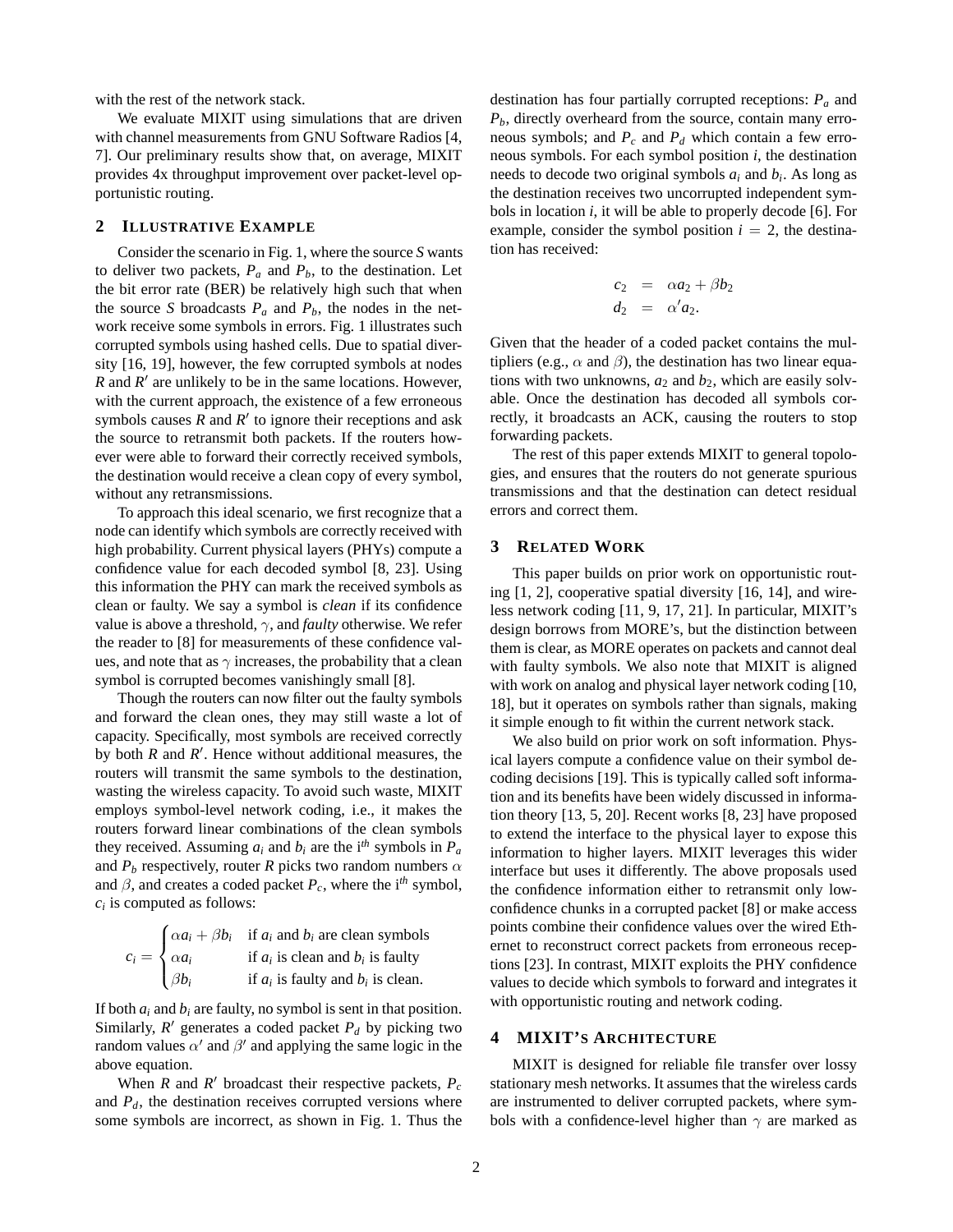

**Figure 1—Example:** The source broadcasts  $P_a$  and  $P_b$ . The destination and the routers,  $R$  and  $R'$ , receive corrupted versions of the packets. A hashed cell represents a corrupted symbol. If *R* and *R'* forward the correct symbols without coding, they generate spurious data and waste the capacity. With symbollevel network coding, the routers transmit linear combinations of the correct symbols, ensuring that they forward useful information to the destination.

| Term                 | <b>Definition</b>                                           |
|----------------------|-------------------------------------------------------------|
| Clean Symbol         | A symbol that is received at the PHY with confi-            |
|                      | dence higher than $\gamma$                                  |
| <b>Faulty Symbol</b> | an unclean symbol                                           |
| Coded Symbol $s_i$   | Random linear combination of the clean symbols in           |
|                      | the $jth$ position in the received packets                  |
| Native Symbol        | Uncoded Symbol                                              |
| ETS of a link        | The inverse of the symbol delivery probability on           |
|                      | that link                                                   |
| Closer to destina-   | Node $X$ is closer than node $Y$ to the destination, if the |
| tion                 | shortest path from $X$ to the destination has a lower       |
|                      | ETS than that from $Y$ .                                    |

**Table 1**—**Definitions used in the paper.**

clean, as defined in Table 1. The description below assumes that control information, i.e., the header, is correctly received. Since the header size is relative small in comparison with the packet size, it can be protected with a negligible amount of FEC.

**(a) The Source:** The source sends the file in batches of *K* packets. When the 802.11 MAC is ready to send, the source creates a random linear combination of the *K* native packets in the current batch and broadcasts the coded packet. Thus, the  $j<sup>th</sup>$  symbol in a coded packet,  $s'_{j}$ , is a linear combinations of the  $j<sup>th</sup>$  symbols in the *K* native packets, i.e.,  $s'_j = \sum_i v_i s_{ji}$ , where  $s_{ji}$  is the j<sup>th</sup> symbols in the i<sup>th</sup> packet in the batch, and  $v_i$  is a per-packet random multiplier. We call  $\vec{v} = (v_1, \dots, v_K)$  the *code vector* of the coded packet.

The source adds a MIXIT header to the coded packet and broadcasts it. The header describes which symbols were coded together. This description is trivial to articulate at the source because all symbols in a coded packet are generated using the packet's code vector,  $\vec{v}$ .

The header also contains the forwarders list. This is an ordered list that contains nodes closer to the destination than the source. While previous opportunistic routing protocols [1, 2] use the expected number of transmissions to deliver a packet (ETX) [3] as their distance metric, we use *the expected number of transmissions to correctly deliver a symbol (ETS)*. ETS is computed analogously to ETX. Nodes periodically ping each other with packets that contain known symbols, and compute the percentage of correctly delivered symbols. The inverse of this number is taken as the ETS of the link. The ETS of the path from node *X* to the destination is the length of the shortest path from *X* to the destination computed using the links' ETS as weights.

**(b) The Forwarders:** Nodes listen to all transmissions. When a node hears a packet, it checks whether it is in the forwarders list. If so, the node checks whether the packet contains new information, i.e., is innovative. Technically speaking, a packet is innovative if its code vector  $\vec{v}$  is linearly independent from the vector of the packets the node has previously received from this batch. Checking for independence can be done using simple algebra (Gaussian Elimination [12]) over these short vectors. The node ignores non-innovative packets, and stores the innovative packets it receives from the current batch. Note that the symbols in the stored packets are marked as clean or faulty.

When the 802.11 MAC permits, the node may forward a packet. To do so the node creates a random linear combination of the clean symbols in the packets it has heard from the same batch and broadcasts it. The coded packet should contain linear combination only of clean symbols. Specifically, let  $s_{ii}$  be the j<sup>th</sup> symbol in the i<sup>th</sup> packet that the forwarder has stored from this batch, and *v<sup>i</sup>* a per-packet random multiplier, the j*th* symbol in the forwarded packet is created as follows:

$$
s'_{j} = \sum_{i} v_{i} s_{ji}, \text{ if } s_{ji} \text{ is a clean symbol.}
$$

The MIXIT header in the forwarded packet has to articulate how each symbol is derived from the native symbols. This is more complex than in the case of the source because coding is performed only over clean symbols. Consider the simple example where the batch size  $K = 2$  packets:  $P_a$  and *Pb*. Say that our forwarder has received two coded packets  $P_c = \alpha P_a + \beta P_b$  and  $P_d = \alpha' P_a + \beta' P_b$ . Now our forwarder picks two random numbers  $v_1$  and  $v_2$  and creates a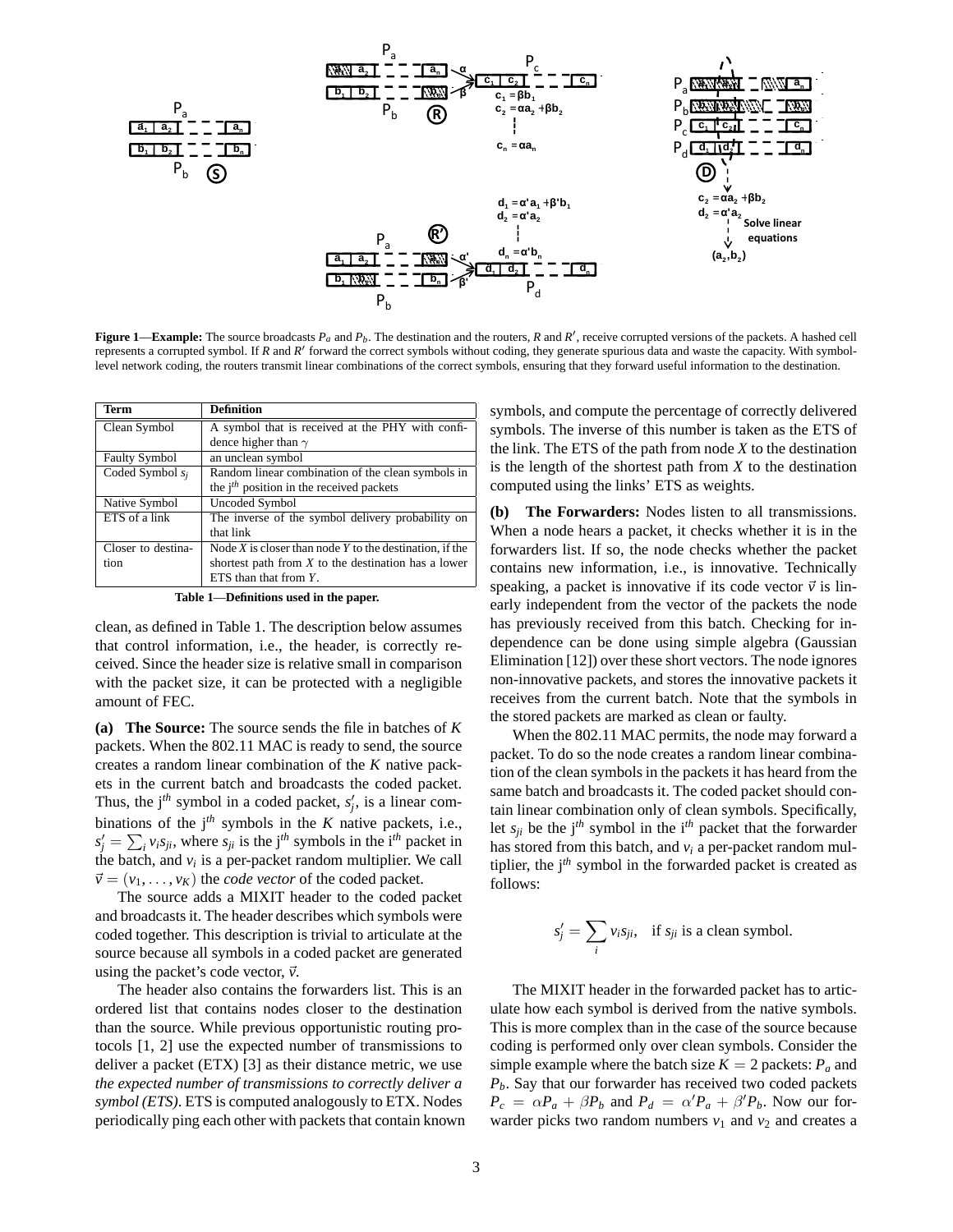linear combination of the two packets it received.

$$
P = v_1 P_c + v_2 P_d = (v_1 \alpha + v_2 \alpha') P_a + (v_1 \beta + v_2 \beta') P_b
$$

Thus, the newly generated packet has a code vector  $\vec{v}$  =  $(v_1\alpha + v_2\alpha', v_1\beta + v_2\beta')$ . This vector would be sufficient to describe the whole packet if our forwarder received only clean symbols. But since some received symbols are faulty, we need a more detailed description of how individual symbols in the packet *P* are derived from the native symbols.

Let us focus on the  $j<sup>th</sup>$  symbol position in packet  $P$ , called *s<sup>j</sup>* . Depending on whether our forwarder has cleanly received the j<sup>th</sup> symbols in  $P_c$  and  $P_d$ , called  $c_j$  and  $d_j$  respectively, the generated symbol *s<sup>j</sup>* might take one of four possible values.

$$
s_j = \begin{cases} (v_1\alpha + v_2\alpha')a_j + (v_1\beta + v_2\beta')b_j & c_j \text{ and } d_j \text{ are clean} \\ v_1\alpha a_j + v_1\beta b_j & \text{only } c_j \text{ is clean} \\ v_2\alpha' a_j + v_2\beta' b_j & \text{only } d_j \text{ is clean} \\ 0 \times a_j + 0 \times b_j & c_j \text{ and } d_j \text{ are faulty} \end{cases}
$$

The header has to articulate for each symbol in a transmitted packet which of the possible coding combinations was used to create it.

We exploit that wireless errors are bursty [16, 22], and use **run-length-encoding** to describe the encoding of the transmitted symbols in an efficient manner. Specifically, if the batch size is  $K$ , then there are  $2^{K}$  possible coding combinations per symbol, which can be represented using *K* bits. For example, let  $K = 2$  and represent the possible coding states in Eq. 1 as 00, 01, 10, 11. Then the packet header will start by stating the four coefficients:  $(v_1 \alpha, v_2 \alpha', v_1 \beta, v_2 \beta')$ This will be followed by the state of the various symbols which can be 00, 01, 10, or 11. Clearly, if each symbol can independently take a different state, the overhead will be excessive. On the other hand, if all symbols are clean, it is sufficient to state 00–1500, to indicate that all 1500 symbols in the packet are in state 00 (Assuming the symbol size is one byte).

In practice, one can control the header overhead and ensure that it stays small. On the one hand, wireless errors are known to be bursty [16, 22] and thus one would expect long runs of symbols that have the same state. On the other hand, our design actively ensures that the header stays within a bound. Note that the forwarder can always flip states 10, 01 (and even 11) to 00, if such flipping will create longer runs of the same state. Said differently the forwarder can decide to ignore some clean symbols to ensure the header has longer runs of the same state, and thus can be encoded efficiently. Note that as the forwarder ignores more clean symbols, the header becomes shorter and at the extreme MIXIT degrades to the current approach, which drops all packets that contain corrupted symbols.

**(c) The Destination:** The destination recovers the original symbols from the received coded symbols using standard decoding algorithms [15]. Once the original symbols are recovered for each symbol, the destination reassembles them into the original packets, and sends an ACK to the source to allow it to move to the next batch. ACKs are sent using best path routing, which is possible because MIXIT uses standard 802.11 and co-exists with shortest path routing. ACKs are also given priority over data packets at every node and protected using FEC.

### **5 MAXIMIZING THROUGHPUT**

Naively broadcasting coded clean symbols does not increase throughput. There will be a large overlap between the packets heard by the routers. Whenever there is an overlap, it is more efficient to have the router closer to the destination forward the common information because that requires fewer transmissions. We want a forwarding strategy that considers such issues and maximizes the throughput.

We observe that we can leverage prior work on packetbased opportunistic routing because, similarly to MIXIT, these protocols have to resolve information overlap, albeit at the packet level. With simple modifications, we can adopt MORE's [2] routing algorithm to operate on clean symbols. In particular, we replace the ETX metric used in MORE with the ETS metric described in §4, the packet loss probabilities with the symbol loss probabilities at a particular  $\gamma$ , which we can compute from the same probes we used to compute the ETS metric. We describe these modifications in more details below. We note however that this adaptation of the MORE's algorithm to symbol-based routing allows MIXIT to inherit many desirable properties such as: 1) it is distributed; 2) it has low complexity that is comparable to current wireless routing (it is  $O(n^2)$  where *n* is the number of nodes); 3) it works with the 802.11 MAC.

#### **5.1 Forwarding Algorithm**

Intuitively, our algorithm works by ensuring that a common piece of information is forwarded by the node closer to its destination in ETS metric. Formally, let *n* be the number of nodes in the network. For any two nodes, *i* and *j*, let  $i > j$  denote that node *i* is farther from the destination than node *j* in the ETS metric. Given a threshold  $\gamma$ , let  $p_{ii,\gamma}$  be the probability that node *j* fails to correctly receive a symbol that *i* transmits. Last, let  $z_{i,\gamma}$  be the expected number of transmissions that forwarder *i* must make to forward one clean symbol from the source, *s*, to the destination, *d*, given a particular threshold  $\gamma$ . In the following, we assume that wireless receptions at different nodes are independent, an assumption that is supported by prior measurements [16].

Let us first calculate the expected number of transmissions that a forwarder *j* must make to deliver a clean symbol from source, *s*, to destination, *d*. The expected number of symbols that *j* receives from nodes with higher distance is  $\sum_{i>j} z_{i,\gamma} (1 - p_{ij,\gamma})$ . For each clean symbol *j* receives, *j* should forward it only if no node with lower distance gets that symbol. This happens with probability  $\prod_{k < j} p_{ik,\gamma}$ .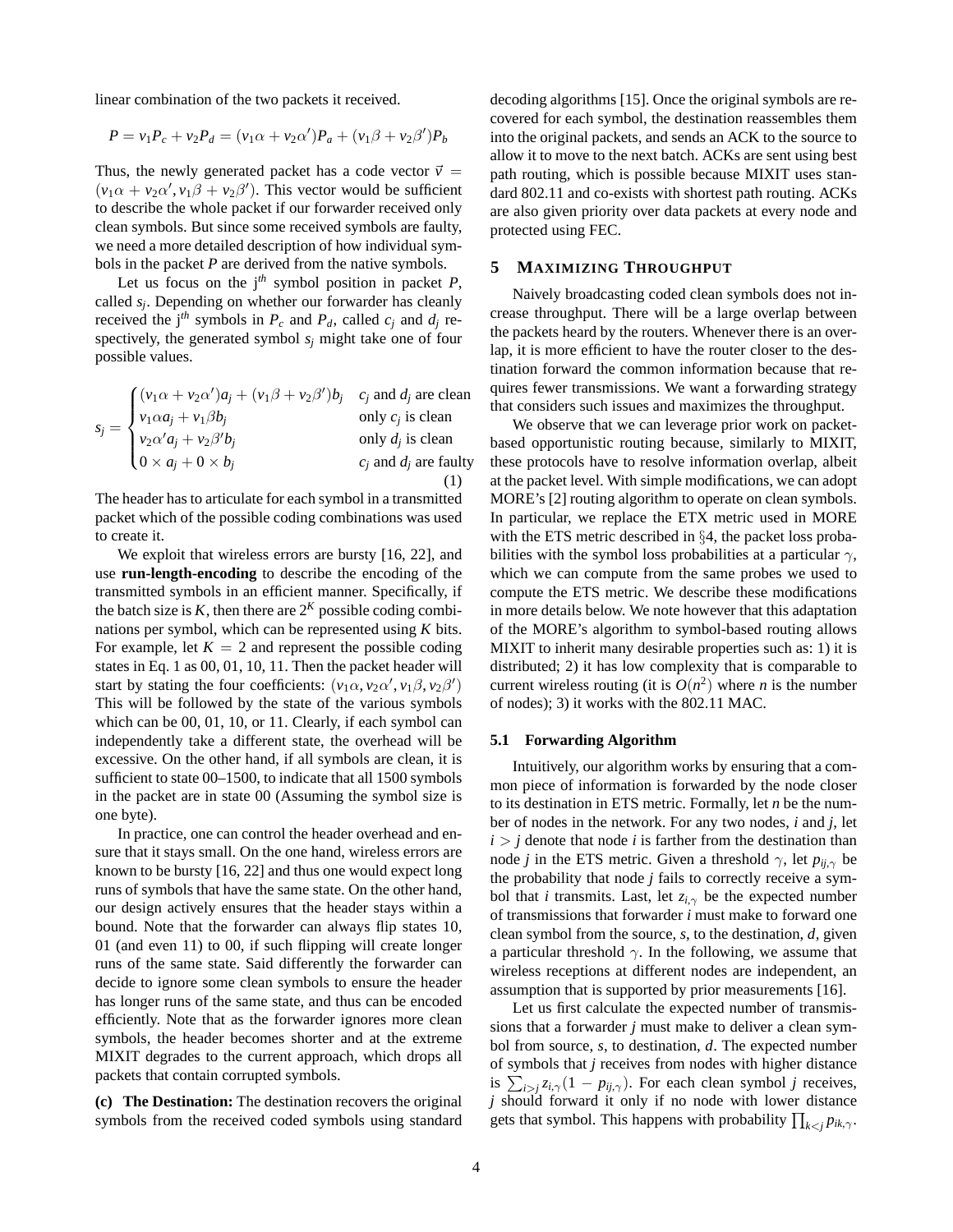Thus, in expectation, the number of symbols that *j* must forward, denoted by *L<sup>j</sup>* , is:

$$
L_j = \sum_{i>j} (z_{i,\gamma} (1 - p_{ij,\gamma}) \prod_{k < j} p_{ik,\gamma}). \tag{2}
$$

Note that  $L<sub>s</sub> = 1$  because the source generates the symbol.

Now, consider the expected number of transmissions a node *j* must make. *j* should transmit each symbol until at least one node closer to the destination receives it. Thus, the number of transmissions that *j* makes for each symbol it forwards is a geometric random variable with success probability  $(1 - \prod_{k < j} p_{jk,\gamma})$ . This is the probability that some node with lower distance than *j* cleanly receives the symbol. Knowing the number of symbols that *j* has to forward from Eq. (2), the expected number of transmissions that *j* must make is:

$$
z_{j,\gamma} = \frac{L_j}{(1 - \prod_{k < j} p_{jk,\gamma})}.\tag{3}
$$

Given the similarity in the derivations with MORE, we leverage the argument in [2], which shows that the number of transmissions made by each node, the  $z_i$ 's, can be computed in  $O(n^2)$ . Further the routing algorithm is distributed and follows a link-state algorithm, where links weights are set to the symbol loss probabilities, the  $p_{ii,\gamma}$ 's. These probabilities can be computed in a way similar to how current routing algorithms compute packet loss probabilities, namely using pairwise probes.

Furthermore, the above algorithm can be easily integrated with the 802.11 MAC. In MIXIT, transmissions are triggered by packet receptions and performed only when the 802.11 MAC permits. For each node, we define a credit counter credit counter. When a node receives a packet, the counter is incremented enough to allow the node to forward the clean symbols it received. In particular, for each symbol sent from source to destination, node *i* receives

 $\sum_{j>i} (1 - p_{ji,\gamma})z_j$ , where  $z_j$  is the number of transmissions made by node *j* and  $p_{ji,\gamma}$  is the symbol loss probability from *j* to *i*. Thus, the TX<sub>-</sub>credit of node *i* is:

TX\_credit<sub>i</sub> = 
$$
\frac{z_i}{\sum_{j>i} z_j (1 - p_{ji,\gamma})}.
$$
 (4)

When the 802.11 MAC allows the node to transmit, the node checks whether the credits in the counter are more than the packet size measured in symbols. If yes, the node transmits a packet and decrements the counter by the size of the packet; else, the node waits until it has enough credits.

# **5.2 From Clean To Correct Symbols**

Up to now we have ignored the difference between a clean and a correct symbol and focused on delivering clean symbols to the destination. Yet, for any choice of the confidence threshold,  $\gamma$ , there is a chance that a clean symbol is actually corrupted. The destination however needs to recover a correct copy of the source's native symbols. This problem can be addressed by noting that the coded symbols in MIXIT are simply linear error correcting codes [15].

Specifically, let  $\epsilon(\gamma)$  be the symbol error rate at the destination, for a confidence threshold,  $\gamma$ . Thus, a fraction  $\epsilon(\gamma)$ of the clean symbols that the destination receives are incorrect. These symbols can be corrected with added redundancy. Said differently, for a batch of *K* packets, if all clean symbols are correct, then the destination can decode the *K* native symbols in position  $j$  in the packets after receiving *K* linearly independent coded symbols for that position. If the received clean symbols are potentially corrupted, then *K* coded symbols are not enough for decoding; the destination needs added redundancy. In particular, to correct for an error rate of  $\epsilon(\gamma)$  it is well-known that the destination needs an extra  $2\epsilon(\gamma)$  of coded symbols [15].

Thus, in the above algorithm, we need to add the redundancy required to compensate for errors. We have to replace every  $z_i$  with  $z_i(1+2\epsilon(\gamma))$ . Note however that the whole objective of the algorithm is to compute the TX credit in Eq.4. Multiplying the *z*'s in Eq.4 by  $(1+2\epsilon(\gamma))$  however does not change the equation because this term cancels out. Thus, the nodes need not know  $\epsilon(\gamma)$  to perform their forwarding computation.

Note that the destination's decoding algorithm is different from standard decoding of network codes [2]. The destination treats the coded symbols for each position as a linear block-error-correcting code such as a Reed-Solomon code [15]. It therefore uses decoding algorithms which can recover from errors in the original symbols, standard network coding algorithms cannot recover from errors. These decoding algorithms can correct half as many errors as redundancy added, which is the best possible. Thus if among the *K* symbols at a particular position, one of them is corrupted, it is sufficient to obtain  $K + 2$  coded symbols to correct that error [15].

One may wonder about the benefits of MIXIT if at the end it just functions as an error correcting code. Indeed this is the beauty of the approach. The nodes need not estimate the error probability or how much FEC to add. MIXIT functions as a distributed rateless error correcting code, i.e., the destination keeps receiving coded symbols until it can decode (which it can verify by adding a CRC to each native packet). MIXIT, however, differs from prior work on rateless codes because it is distributed and naturally integrates and exploits the spatial diversity in a wireless network.

#### **6 RESULTS**

We present preliminary results that illustrate MIXIT's throughput gains and explore when such an approach would be useful.

Our evaluation uses a combination of simulation and software radio experiments. Each simulation has 20 nodes randomly placed in an area of  $100 \times 100$  m<sup>2</sup>. The signal in the wireless channel is attenuated proportionally to the cube of the distance from sender to receiver. The simula-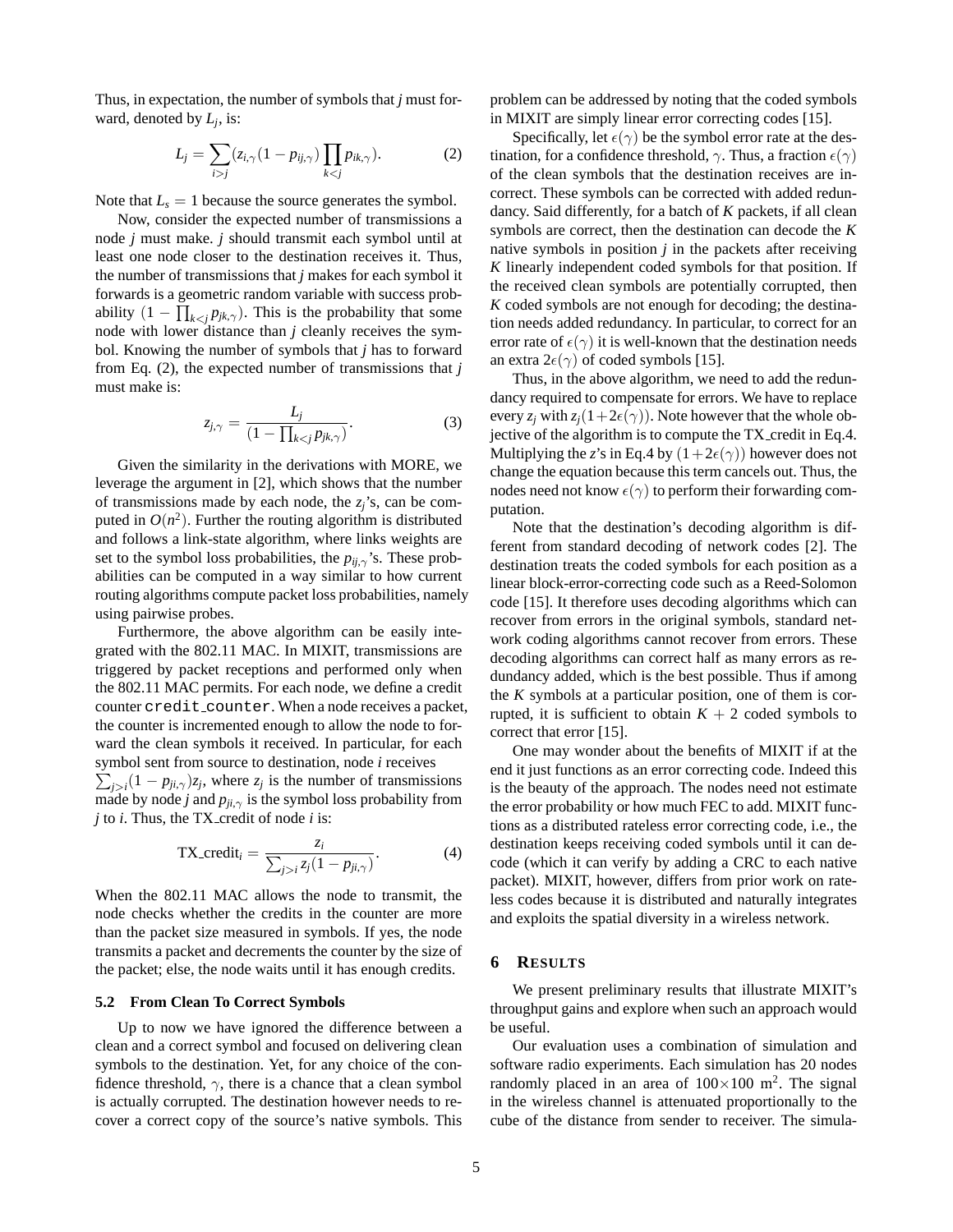

**Figure 2**—Effect of the confidence threshold on the average number of transmissions to deliver a packet-length of symbols to the destination.

tor needs to compute two probability distributions. First, for each wireless channel we need the distribution of the per-symbol confidence values so that we can sample that distribution as we simulate the transmission of symbols. Second, we need to compute what is the probability of a symbol being in error, given a particular confidence value. We compute both distributions empirically from GNURadio experiments. We transmit DBPSK modulated packets between a GNURadio sender-receiver pair, and take the output of the matched filter on the receiver as the per-symbol confidence, as proposed in [23]. For each channel in a simulated network, we scale the distribution according to the ratio of the simulated attenuation and the attenuation of the actual GNURadio channel. Furthermore, we use the same experiments to compute the symbol error rate as a function of the confidence threshold,  $\gamma$  and feed that function to the simulator. The simulator then simulates the outcome of the algorithm in §5 for each network instance.

## **(a) Effect of the Confidence Threshold**

The confidence threshold plays a critical role in balancing the gains of spatial diversity with the potential of marking a corrupted symbol as clean. We quantify this effect in Fig. 2 which plots the average number of transmissions to reliably deliver a packet-length of correct symbols to its destination, as a function of the confidence threshold. We simulate 200 random topologies of 20 nodes. For each network, we pick a random source-destination pair and compute the average number of transmissions as a function of the confidence threshold. This number includes the additional transmissions required to correct any corrupt symbols at the destination.

The figure shows that there is an optimal confidence threshold. Below that value (i.e., less than  $< 0.4$ ), the persymbol confidence is too low, and hence a significant number of forwarded symbols may be corrupted and have to be corrected again by retransmissions. When the threshold is high on the other hand, many correct symbols are unnecessarily dropped, reducing the gains of spatial diversity.

The relationship between the confidence threshold and the average number of transmissions required is convex and has an optimal value, but the curve is flat near the optimal threshold. Further, even though the simulations were per-



**Figure 3**—MIXIT's throughput gains relative to packet-based opportunistic routing

formed with randomly picked source-destination pairs, the optimal threshold hovers around  $0.3 - 0.5$ . This suggests that one can pick a threshold offline for a network. The slight loss of optimality is negligible given MIXIT's large throughput gains, reported below.

**(b) Comparing with Traditional Opportunistic Routing** How does MIXIT compare with packet-based opportunistic routing protocols like ExoR [1] and MORE [2]? Given the simple capabilities of our simulator, we cannot compare the details of these protocols with MIXIT. Instead, we compare the MORE algorithm described in Section 5.1 of [2] with the MIXIT algorithm in §4, both under ideal estimates of the error probabilities. We compute the **Throughput Gain** as the ratio of the average number of transmissions to deliver a fully-correct packet from source to destination in MORE and MIXIT. This does not account for the fact that MIXIT's header is larger than that of MORE's, and thus should be taken as an upper bound on the throughput gain.

Fig. 3 plots the CDF of throughput gain of MIXIT relative to MORE. The simulation is conducted over 200 random topologies. For each topology the optimal confidence threshold is computed, then the average number of transmissions required to ship a full packet of 1500 symbols from the source to the destination with MIXIT is compared with MORE. The figure shows that MIXIT provides a median gain of 4x when compared to packet-based opportunistic routing.

#### **(c) When Does MIXIT Help?**

Fig. 3 shows a range of throughput gains that varies from 1.2x to 8x. We would like to understand the differences between topologies with low and high gains. Isolating the networks with smaller improvements, we have discovered that they shared one common characteristic. The pairwise wireless channels are roughly bimodal, i.e., there are very good links where the large fraction of the symbols in a packet were received error-free and there were bad links where most of the symbols were incorrect. MIXIT derives its gains from exploiting packets received with errors, but in such networks these opportunities are relatively few. Thus, the gains are smaller. In contrast for the networks with the largest gains, the channels show a wide variation over the entire spectrum; from good links to bad links. MIXIT there